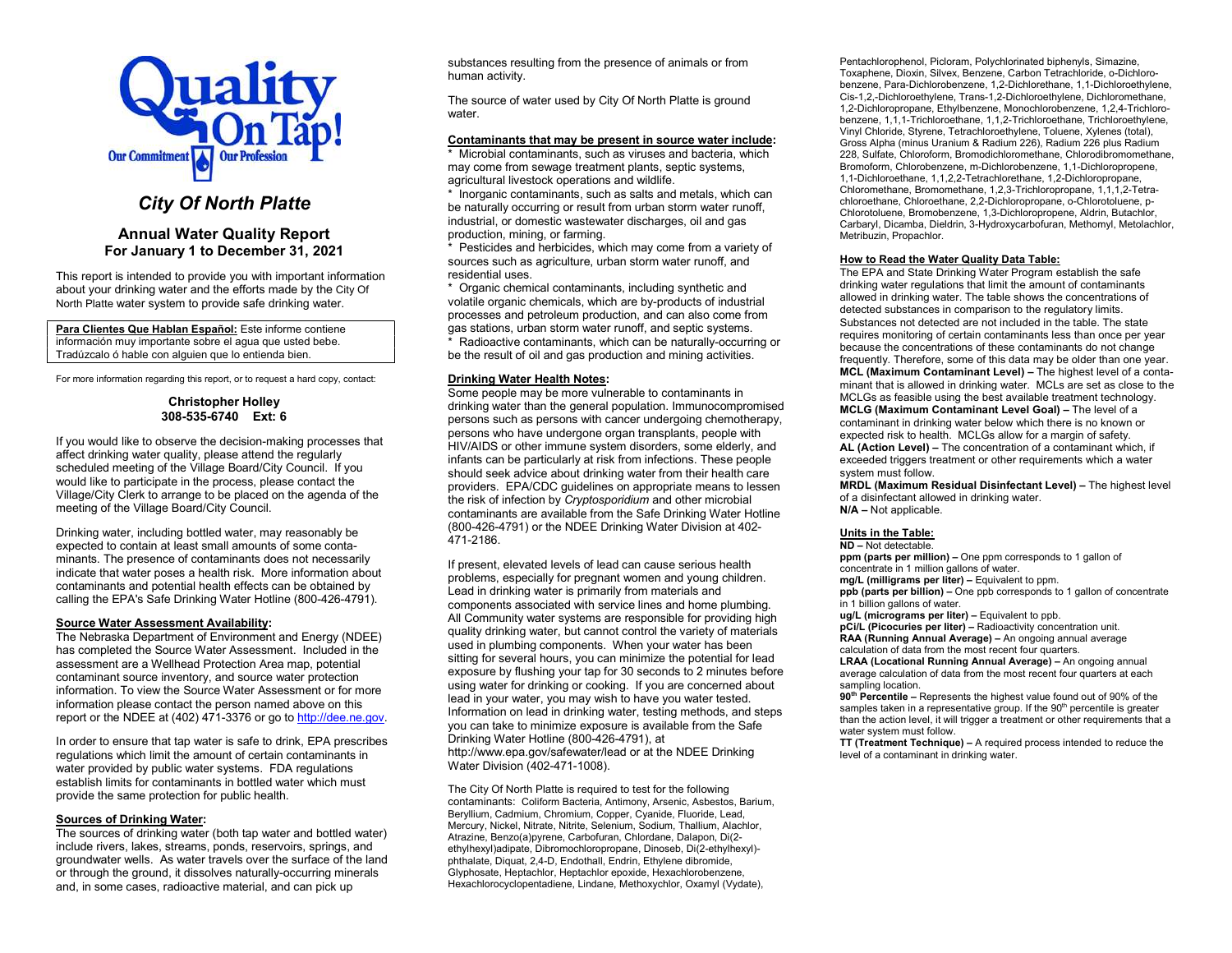## City Of North Platte Natural Active TEST RESULTS Date Printed: 3/15/2022 NE3111106

| Microbiological<br><b>Highest No. of Positive Samples</b>                                         |             |                                  |                  |                                      |                                    | <b>MCL</b>  |             |                    |                      |                                |              | <b>MCLG</b>                                                                                                |             | <b>Likely Source Of Contamination</b><br><b>Violations Present</b> |                                       |    |
|---------------------------------------------------------------------------------------------------|-------------|----------------------------------|------------------|--------------------------------------|------------------------------------|-------------|-------------|--------------------|----------------------|--------------------------------|--------------|------------------------------------------------------------------------------------------------------------|-------------|--------------------------------------------------------------------|---------------------------------------|----|
| In the month of August, 3 sample(s) were<br>COLIFORM (TCR)<br>positive                            |             |                                  |                  |                                      | <b>Treatment Technique Trigger</b> |             |             |                    |                      |                                |              | $\mathbf 0$                                                                                                |             |                                                                    | Naturally present in the environment  | No |
| <b>Lead and Copper</b>                                                                            |             | Monitoring<br>Period             |                  | 90 <sup>th</sup> Percentile<br>Range |                                    |             | <b>Unit</b> |                    | <b>AL</b>            | <b>Sites Over</b><br><b>AL</b> |              | <b>Likely Source Of Contamination</b>                                                                      |             |                                                                    |                                       |    |
| COPPER, FREE                                                                                      | 2017 - 2019 |                                  | 0.172            |                                      |                                    | $0 - 0.333$ |             | ppm                | 1.3                  | $\mathbf 0$                    |              | Erosion of natural deposits; Leaching from wood preservatives;<br>Corrosion of household plumbing.         |             |                                                                    |                                       |    |
| <b>LEAD</b>                                                                                       |             | 2017 - 2019<br>7.34              |                  |                                      | $0 - 12.1$                         |             | ppb         |                    | 15                   | 0                              |              | Erosion of natural deposits; Leaching from wood preservatives;<br>Corrosion of household plumbing.         |             |                                                                    |                                       |    |
| <b>Regulated Contaminants</b>                                                                     |             | <b>Collection</b><br><b>Date</b> |                  | <b>Highest</b><br>Value              | Range                              |             | Unit        |                    | <b>MCL</b>           | <b>MCLG</b>                    |              | <b>Likely Source Of Contamination</b>                                                                      |             |                                                                    |                                       |    |
| <b>ARSENIC</b>                                                                                    |             | 12/6/2021                        |                  | 5.79                                 | $1.12 - 5.79$                      |             | ppb         |                    | 10                   | $\mathbf 0$                    |              | Erosion of natural deposits; runoff from orchards; runoff from glass and<br>electronics production wastes. |             |                                                                    |                                       |    |
| <b>BARIUM</b>                                                                                     |             | 1/19/2021                        |                  | 0.121                                | $0.0419 - 0.121$                   |             | ppm         |                    | $\overline{2}$       | $\overline{c}$                 |              | Discharge from drilling wastes; Discharge from metal refineries; Erosion of<br>natural deposits.           |             |                                                                    |                                       |    |
| <b>CHROMIUM</b>                                                                                   |             | 1/19/2021                        |                  | 1.02                                 | $0 - 1.02$                         |             | ppb         |                    | 100                  | 100                            |              | Discharge from steel and pulp mills; Erosion of natural deposits.                                          |             |                                                                    |                                       |    |
| <b>FLUORIDE</b>                                                                                   | 7/14/2021   |                                  |                  | 0.509                                | $0.384 - 0.509$                    |             | ppm         |                    | $\overline{4}$       | $\overline{4}$                 |              | Erosion of natural deposits; water additive which promotes strong teeth;<br>Fertilizer discharge.          |             |                                                                    |                                       |    |
| <b>NITRATE</b>                                                                                    |             |                                  | 1/19/2021<br>1.8 |                                      | 1.8                                |             | ppm         |                    | 10                   | 10                             |              | Runoff from fertilizer use                                                                                 |             |                                                                    |                                       |    |
| NITRATE-NITRITE                                                                                   |             | 9/7/2021                         | 6.8              |                                      | $0.257 - 6.8$                      |             | ppm         |                    | 10                   | 10                             |              | Runoff from fertilizer use; Leaching from septic tanks, sewage; Erosion of<br>natural deposits             |             |                                                                    |                                       |    |
| <b>TETRACHLOROETHYLEN</b><br>Е                                                                    | 11/16/2021  |                                  |                  | 1.11                                 | $0 - 1.11$                         |             | ppb         |                    | 5                    | $\mathbf 0$                    |              | Discharge from factories and dry cleaners                                                                  |             |                                                                    |                                       |    |
| <b>TRICHLOROETHYLENE</b>                                                                          |             | 4/26/2021                        |                  | 1.42                                 | $0 - 1.42$                         |             | ppb         |                    | 5                    | 0                              |              | Discharge from metal degreasing sites and other factories                                                  |             |                                                                    |                                       |    |
| <b>URANIUM MASS</b>                                                                               |             | 1/19/2021                        |                  | 6.02                                 | 6.02                               |             | ug/L        |                    | 30                   | $\mathbf 0$                    |              | Erosion of natural deposits                                                                                |             |                                                                    |                                       |    |
| <b>Radiological Contaminants</b>                                                                  |             |                                  |                  | <b>Collection Date</b>               | <b>Highest</b><br>Value            |             |             | Range              |                      | Unit                           |              | <b>MCL</b>                                                                                                 | <b>MCLG</b> |                                                                    | <b>Likely Source Of Contamination</b> |    |
| <b>COMBINED RADIUM (-226 &amp; -228)</b>                                                          |             |                                  |                  | 1/19/2021                            | 0.914                              |             |             | $0 - 0.914$        |                      | pCi/L                          | 5            |                                                                                                            | $\mathbf 0$ |                                                                    | Erosion of natural deposits           |    |
| <b>COMBINED URANIUM</b>                                                                           |             |                                  |                  | 1/19/2021                            | 6.68                               |             |             | 6.68               |                      | pCi/l                          |              |                                                                                                            | 0           |                                                                    | Erosion of natural deposits           |    |
| <b>GROSS ALPHA, INCL. RADON &amp; U</b>                                                           |             |                                  |                  | 1/19/2021                            |                                    | 4.17        |             | $0 - 4.17$         |                      |                                |              | 15                                                                                                         | $\Omega$    |                                                                    | Erosion of natural deposits           |    |
| RADIUM-226                                                                                        |             |                                  |                  | 1/19/2021<br>1/19/2021               |                                    | 0.914       |             | $0 - 0.914$<br>179 |                      | pCi/L                          |              |                                                                                                            | $\mathbf 0$ |                                                                    | Erosion of natural deposits.          |    |
| <b>RADON</b>                                                                                      | 179         |                                  |                  |                                      | pCi/L                              |             |             |                    |                      |                                |              |                                                                                                            |             |                                                                    |                                       |    |
| <b>Unregulated Water Quality Data</b>                                                             |             |                                  |                  |                                      | <b>Collection Date</b>             |             |             |                    | <b>Highest Value</b> |                                |              | Range                                                                                                      |             | Unit                                                               | <b>Secondary MCL</b>                  |    |
| ALKALINITY, CARBONATE                                                                             |             |                                  |                  |                                      | 1/19/2021                          |             |             |                    | 164                  |                                | 164          |                                                                                                            |             | mq/L                                                               |                                       |    |
| CALCIUM<br><b>CHLORIDE</b>                                                                        |             |                                  |                  |                                      | 1/19/2021<br>1/19/2021             |             |             | 52.9               |                      |                                | 52.9<br>6.48 |                                                                                                            | mg/L        | 250                                                                |                                       |    |
| <b>HARDNESS, TOTAL (AS CACO3)</b>                                                                 |             |                                  |                  |                                      | 1/19/2021                          |             |             |                    | 6.48<br>162          |                                |              | mq/L<br>162<br>mg/L                                                                                        |             |                                                                    |                                       |    |
| <b>MANGANESE</b>                                                                                  |             |                                  |                  |                                      | 1/19/2021                          |             |             |                    | 0.00072              |                                |              | 0.00072                                                                                                    |             | mg/L                                                               | 0.05                                  |    |
| <b>PH</b>                                                                                         |             |                                  |                  |                                      | 1/19/2021                          |             |             | 7.77               |                      |                                | 7.77         |                                                                                                            |             | $\overline{PH}$                                                    | 8.5                                   |    |
| SODIUM                                                                                            |             |                                  |                  | 1/19/2021                            |                                    |             | 13.3        |                    |                      |                                | 13.3         |                                                                                                            | mg/L        |                                                                    |                                       |    |
| <b>SULFATE</b>                                                                                    |             |                                  |                  | 8/2/2021                             |                                    |             |             | 237                |                      |                                | $25.7 - 237$ |                                                                                                            | mg/L        | 250                                                                |                                       |    |
| <b>TDS</b>                                                                                        |             |                                  |                  | 1/19/2021                            |                                    |             | 301         |                    |                      | 301                            | 500<br>mg/L  |                                                                                                            |             |                                                                    |                                       |    |
| During the 2021 calendar year, we had the below noted violation(s) of drinking water regulations. |             |                                  |                  |                                      |                                    |             |             |                    |                      |                                |              |                                                                                                            |             |                                                                    |                                       |    |
| <b>Violation Type</b>                                                                             |             |                                  |                  |                                      | Category                           |             |             |                    | Analyte              |                                |              |                                                                                                            |             |                                                                    | <b>Compliance Period</b>              |    |
| No Violations Occurred in the Calendar Year of 2021                                               |             |                                  |                  |                                      |                                    |             |             |                    |                      |                                |              |                                                                                                            |             |                                                                    |                                       |    |

The City Of North Platte has taken the following actions to return to compliance with the Nebraska Safe Drinking Water Act: